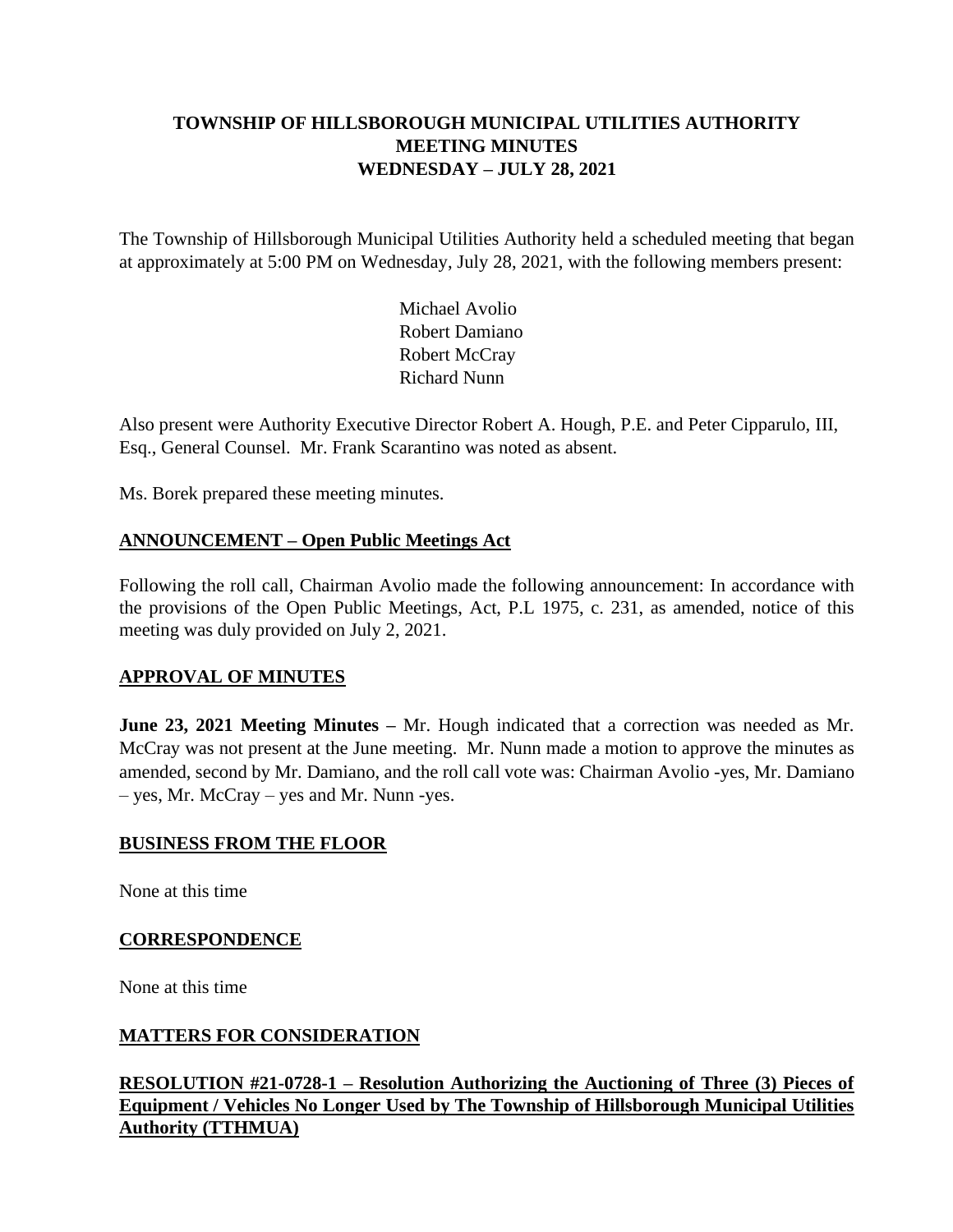**WHEREAS,** the Staff of the Township of Hillsborough Municipal Utilities Authority (TTHMUA) has determined that it no longer has the need for the following three (3) pieces of equipment / vehicles which have serviced TTHMUA beyond their useful service life:

- 1984 John Deere Model 310AD Backhoe, VIN# 3535791;
- 1999 Ford F250 Pickup Truck, VIN# 1FTNF21L4XEE42513;
- 2001 Ford F250 Pickup Truck, VIN# 1FTNF20L71EB93097; and

**WHEREAS,** the three (3) pieces of equipment / vehicles have been replaced with newer pieces of equipment / vehicles; and

**WHEREAS,** the County of Somerset, New Jersey will be holding a Surplus Auction in Somerville, New Jersey during the Fall of 2021.

**NOW, THEREFORE, BE IT RESOLVED** by the Township of Hillsborough Municipal Utilities Authority (TTHMUA), County of Somerset, State of New Jersey as follows:

1. The foregoing "WHEREAS" clauses are hereby incorporated as if fully restated.

2. The Township of Hillsborough Municipal Authority hereby approves the auctioning of the following three (3) pieces of equipment / vehicles which have serviced TTHMUA beyond their useful service life at the Somerset County Surplus Auction to be held in Somerville, New Jersey during the Fall of 2021.

- 1984 John Deere Model 310AD Backhoe, VIN# 3535791;
- 1999 Ford F250 Pickup Truck, VIN# 1FTNF21L4XEE42513;
- 2001 Ford F250 Pickup Truck, VIN# 1FTNF20L71EB93097.

Motion by Mr. Nunn, second by Mr. McCray and the roll call vote was: Chairman Avolio -yes, Mr. Damiano – yes, Mr. McCray – yes and Mr. Nunn -yes.

# **DISCUSSION**

# **AEA (November 16-17, 2021) / NJLOM (November 16-18, 2021)**

Mr. Hough asked that anyone interested in attending either of the conferences to please let him know as the registration opens on August 1, 2021.

# **Administrative Offices – 220 Triangle Road – Lease Agreement**

Mr. Hough reported that Mr. Jeremy Schall of Atlantic Reality Development Corp. is continuing to negotiate for an increase as well as a one year notice prior to termination. The two options are a 5% one-time upfront increase or 1.5% over 5 years. Mr. Schall provided a breakdown of the \$22.08 and also indicated that he has improvements planned for the property. Consensus was reached by the members to agree to the 5% increase with a 6 month notice of termination.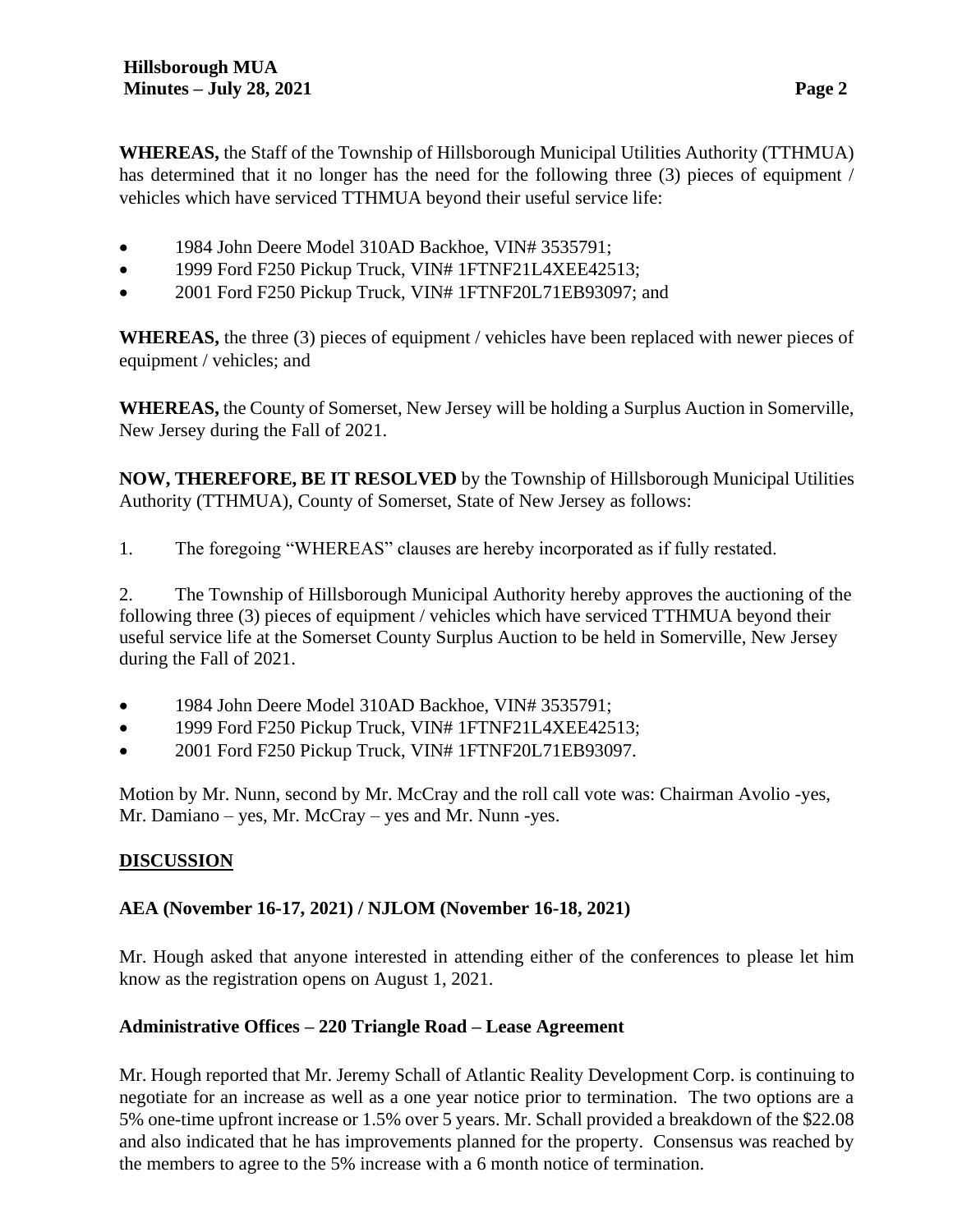#### **Sunnymeade Pump Station and Force Main Project**

- Design / Easement Update
- Copart Update
- Green Acres Update
- Norfolk Southern Railway Company Agreement
- Santos Property
- Flow Meter Installation Pump Station Design Flows
- NJDEP Water Bank Financing Program

Mr. Hough has been working with the Township Staff on the Green Acres application as well as on the plans with the Recreation and Engineering Departments and has received valuable input from those areas.

Santos would not sign the wetlands application as they do not want the force main to go around their property. If the force main does not go around the Santos property it would then need to go through the Copart property. An easement will need to be negotiated with Copart. Attorney Cipparulo will meet with Mr. Hough to draft a letter requesting a meeting.

Regarding the financing WITH THE NJDEP Water Bank, the project will most likely require a Level 2 Environmental Review. The project is viewed as a viable project so it will most likely receive the financing.

# **Blackwell's Mills Pump Station Replacement**

Mr. Hough reported this is moving forward with the appropriate regulatory applications.

# **Rohill Pump Station - Generator and Automatic Transfer Switch (ATS) replacement**

Mr. Hough reported that the generator has been installed. There was a minor issue regarding the wiring from the transfer switch to the controllers, which is being replaced and then there will be the final inspections.

# **Rehabilitation of Route 206 Gravity Sanitary Sewer Laterals**

Mr. Hough reported that H2M finalized the plans and the appropriate permit applications are being submitted to the NJDOT.

# **Mulford Lane Pump Station Replacement**

Mr. Hough advised that the RFP is completed but does not advise to spend the time and money to advertise. The Board agreed and directed Mr. Hough to request proposals from the Authority's two (2) consulting engineering firms – H2M Associates and Van Note – Harvey Associates.